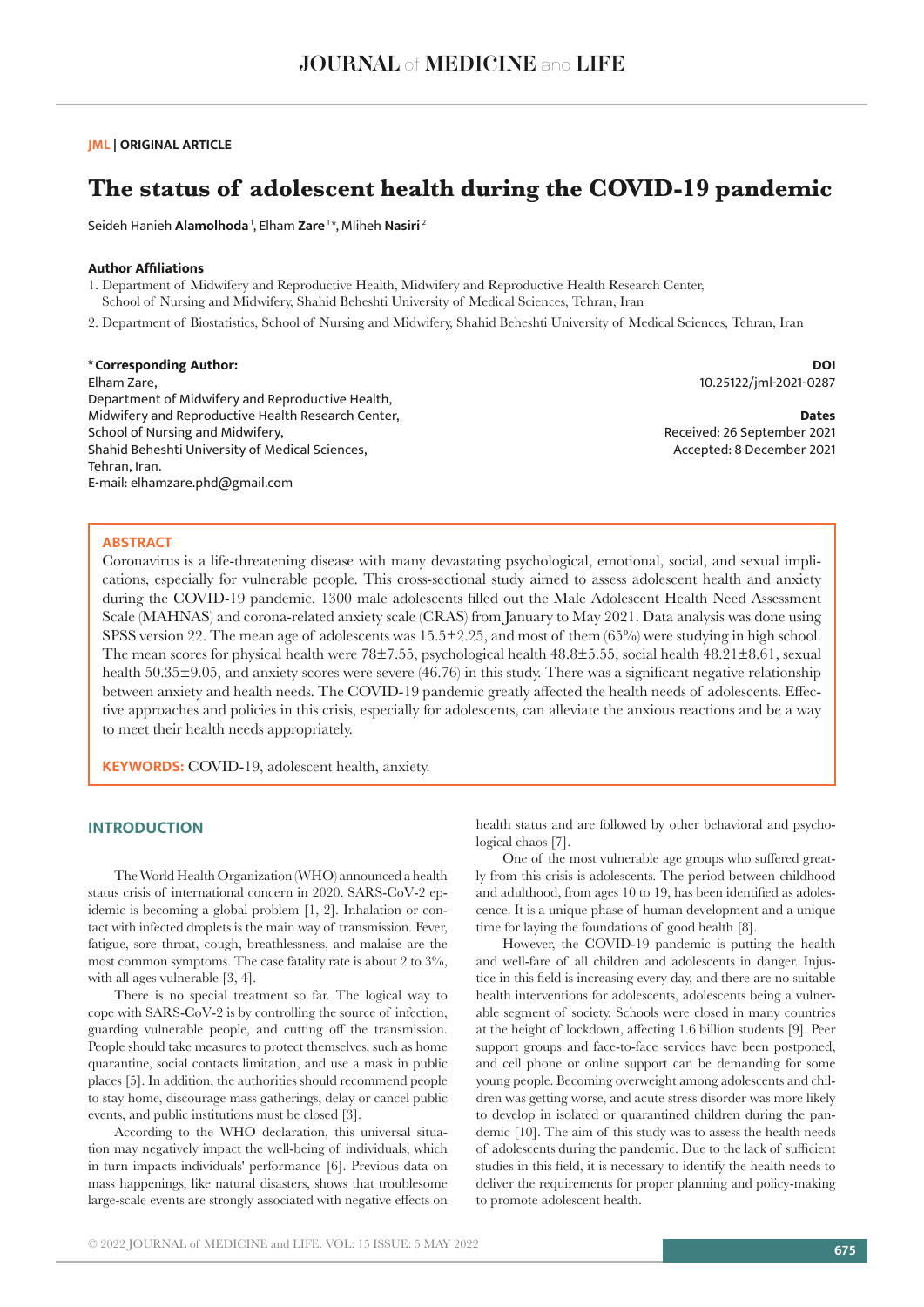### **MATERIAL AND METHODS**

This study had a cross-sectional correlational design and recruited 1300 male adolescents (13–19 y/o) studying in high schools from January to May 2021. Inclusion criteria were not being married and studying in public schools. The exclusion criteria were declining to participate after completing the questionnaire. The sampling method was random multistage, and we used the table of random numbers with Tehran schools. The number of samples based on the proportion of adolescents living in each area was estimated until the total sample was completed. Online classes were also randomly selected in each school, and students were requested to fill out data collection tools online or offline according to their preferences. The demographic questionnaire and the Male Adolescent Health Need Assessment Scale (MAHNAS) were used. The MAHNAS consisted of 49 questions under the four dimensions of "sexual health", "physical health", "psychological health", and "social health" with a 5-point Likert type scale (never=1, ever=5). The scores obtained ranged from 49 to 245, with higher scores indicating a better health condition and lower needs for health supervision. The psychometric properties of this scale were controlled using Cronbach's α coefficient of .79 and intraclass correlation index of .89 using a test-retest method [11]. The corona-related anxiety scale (CRAS) was also used, comprising 18 items with 4-point Likert answers (never=0, ever=3). The score of the corona-related anxiety severity was divided into three domains: mild (0–16), moderate (17–29), and severe (54–30). The Guttmann's  $\lambda$ 2 value for the whole questionnaire was obtained as  $\lambda = 0.922$ , Cronbach's alpha coefficient for psychological symptoms as  $\alpha$ =0.879, physical symptoms as  $\alpha$ =0.861, and the whole questionnaire as  $\alpha$ =0.919 [12]. The collected data were analyzed using descriptive and t-test, one-way analysis of variance, and the Pearson correlation coefficient statistics via the SPSS Version 22.

# **RESULTS**

The mean age and standard deviation of 1300 male adolescents in this study were 15.5±2.25 years. Most of them were in high school  $(65\%)$ , had mothers with diplomas  $(41.2\%)$ , and fathers with bachelor's degrees (37.8%). Most mothers were employed (33%), and fathers were business owners (41.9%). According to the Kolmogorov Smirnov test, the data had normal distribution, and the large sample size allowed us to use parametric statistical tests. Table 1 shows the mean scores of MANHAS in each domain.

Table 1 shows that physical and social health have higher scores than sexual and psychological health. In other words, sexual and psychological health domains need more attention to improve. Lower scores indicate higher health needs. The MANHAS instrument got an average score of 49.34. Table 2 demonstrates

#### **Table 1. The MANHAS scores are based on the score of 100 in each domain.**

| <b>Domain</b>                  | Mean<br>(standard deviation)   | <b>Highest</b><br>score | Lowest<br>score |
|--------------------------------|--------------------------------|-------------------------|-----------------|
| <b>Physical</b><br>health need | 78 (±7.55)                     | 96                      | 58              |
| Psychological<br>health need   | $48.8 \left( \pm 5.55 \right)$ | 68                      | 30              |
| Social<br>health need          | $48.21 (\pm 8.61)$             | 70                      | 30              |
| <b>Sexual</b><br>health need   | $50.35$ ( $\pm$ 9.05)          | 60                      | 41              |
| <b>Total</b><br>health need    | 49.34 (±5.05)                  | 61                      | 38              |

| Table 2. Descriptive characteristic of CRAS in male adolescents. |             |              |               |  |  |  |  |  |
|------------------------------------------------------------------|-------------|--------------|---------------|--|--|--|--|--|
|                                                                  |             |              |               |  |  |  |  |  |
| <b>Samples</b>                                                   | <b>Mild</b> | Moderate     | <b>Severe</b> |  |  |  |  |  |
| $(n=1300)$                                                       | $(0-16)$    | $(17-29)$    | $(30-54)$     |  |  |  |  |  |
| Adolescent                                                       | 105 (8.09%) | 587 (45.15%) | 608 (46.76)   |  |  |  |  |  |

the number and percent of adolescents according to the severity of corona-related anxiety.

Table 2 shows that most adolescents suffer from severe anxiety of coronavirus (46.76%), and just a few of them (8.09%) consider coronavirus a mild stressor in their life. Consequently, this novel virus represents a strong stressor for adolescents. Table 3 shows the significant correlation between MANHAS and CRAS scores in 1300 male adolescents.

Table 3 shows a significant negative correlation between all domains of MANHAS and anxiety of coronavirus. Higher anxiety is accompanied by a lower score and greater needs are apparent. The physiological and social needs had a stronger correlation with anxiety than physical and sexual health needs.

# **DISCUSSION**

This study aimed to evaluate the health needs of male adolescents during the COVID-19 pandemic. Most research on Covid-19 has been focused on adults and less on adolescents. This study reported a high prevalence of mental health problems in adolescents. Moreover, valid and reliable tools used to assess adolescents' health need status during the Covid-19 crisis can identify the real health needs of adolescents and inform policy-making. The large sample size and sampling of various parts of the city and including various health domain needs were other positive hallmarks of this study.

| Table 3. Correlation between MANHAS and CRAS scores. |                            |                                |                              |                              |                              |                             |  |  |
|------------------------------------------------------|----------------------------|--------------------------------|------------------------------|------------------------------|------------------------------|-----------------------------|--|--|
|                                                      | <b>CRAS</b> score          | <b>Physical</b><br>health need | Physiological<br>health need | <b>Social</b><br>health need | <b>Sexual</b><br>health need | <b>Total</b><br>health need |  |  |
|                                                      | Pearson<br>correlation (r) | $-.018$                        | $-0.49$                      | $-0.43$                      | $-0.19$                      | $-0.31$                     |  |  |
|                                                      | P-value                    | < 0.001                        | < 0.001                      | < 0.001                      | < 0.009                      | < 0.001                     |  |  |
|                                                      | <b>Number</b>              | 1300                           | 1300                         | 1300                         | 1300                         | 1300                        |  |  |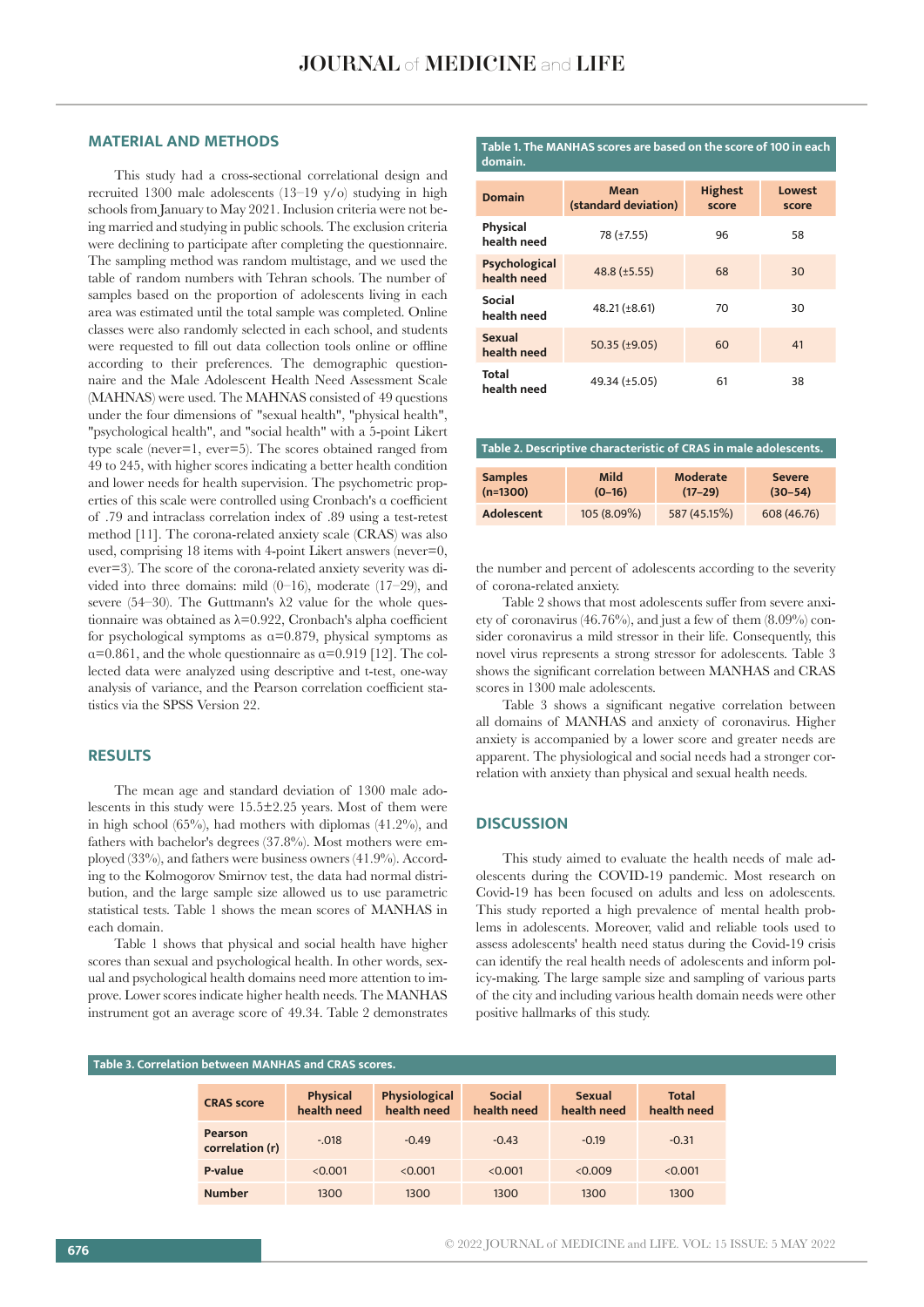According to the results, the health needs of the physical dimension were favorable, and this may be since, during the Covid-19 crisis, individuals were more observant of their private and public health, such as washing hands, wearing masks, and forced distance. Proper nutritional status, especially to strengthen the immune system during the Covid-19, was another measure of good physical health status in this study. Furthermore, in a previous study in Iran, the state of physical health was also estimated to be in good condition [13].

One study in Ireland evaluated the physical activity of adolescents during the Covid-19 pandemic and declared that adolescents reported less physical activity (50%), no change (30%), or did more physical activity during lockdown (20%). Adolescents who did less physical activity were more likely to be overweight [14].

On the other hand, many social and psychological health needs were evident during the Covid-19 crisis among Iranian adolescents. In fact, most of the health needs in this area were reported. The Covid-19 crisis has increased these needs, and mental health services and interventions should be planned in public and private institutions to reduce the crisis in adolescents. The COVID-19 outburst triggered difficulties for child psychiatry and mental health services that must be directed, including public institutions covering interventions for major public health crises affecting youth. A greater challenge for this age group is dealing with lockdown and quarantine, which may push children into calamity and weaken families, especially when severe quarantine exists in the mentally or psychologically vulnerable [15]. Young people have to be separated from their loved ones during quarantine, afraid of their family and friends and need to cope with the Covid-19 crisis. These factors affect health, especially psychological health and well-being [16].

Many studies indicated that restrictions and limitations in previous pandemics and epidemics put pressure, stress, anxiety, emotional fatigue, post-traumatic stress disorder, and fear on the human being. Adolescents experience other severe stressors during a pandemic lockdown and quarantine, such as stress, infection, death, imprisonment, social contact limitation, helplessness, depression, anxiety, panic attacks, and even suicidality [17–19].

Several investigations in China declared that the rate of depression, anxiety, and psychological stress during COVID-19 was higher in children and adolescents [20–22]. Some researchers suggest various methods to alleviate these negative effects; for example, in Brazil, doing more activity and working out could alleviate mental health disorders in youth. Some factors significantly reduce mental distress related to Covid-19, such as physical exercise, multimedia, books, and physical activity [23, 24].

Social factors in the health of adolescents have always played an undeniable role. Adolescents' health generally refers to physical health and neglected social health. Epidemiological transmission changed the profile of adolescents' health needs. Lack of knowledge and attention to adolescents' health needs leads to high-risk situations, increased addiction rates in adolescents, academic failure, and psychosocial disorders. Adolescent mortality is not common; instead, the global burden of disease and disability is greater. Adolescent health crises need to be addressed and prevented on time [13]. According to a study previously performed in Iran to promote psychological and social health, community, family, schools, and mass media empowerment is essential for health authorities and good health policies. All these factors that affect vulnerable youth are more important in the Covid-19 crisis; therefore, more serious attention from policymakers is recommended in Iran [25, 26].

Another aspect of health needs is sexual health, which was not in a good or bad situation. According to the literature, sexual education has been less observed in the real context. Half of the adolescents' sexual problems are ignored in Iran [27, 28]. The current attention is also placed on boys' needs to formally gain more information and receive health education [27]. Covid-19 has made the situation worse than before. The lack of specific policies on adolescent sexual health education and restrictive rules for schools showed that sexual health issues were not prioritized in developing programs by government authorities in the Ministry of Health and Medical Education and the Department of Education [29].

Unfortunately, children are out of control of the health system from the age of eight and do not enter until middle age obligatory. Many researchers similarly believed that sexual health policies needed to be revised. Considering appropriate ideas, interests, strategies, and tactics to perform evidence-based health interventions in sexual and reproductive health is mandatory [30, 31].

In this study, coronavirus anxiety affected all aspects of teenage health. Obviously, fears concerning health are a typical response in the face of the Covid-19 pandemic. Children and young people are often exposed to death messages from the media and authorities and Covid-19 will probably be the first major global health threat to young people during the pandemic. This fear jeopardizes adolescents' and children's beliefs that the world is a safe place to live [32]. Therefore, providing an effective, empathic communication system with the direct participation of teenagers is important. Finally, psychological counseling services for the stress management of adolescents may help them to survive [33].

### **CONCLUSION**

In our study, all domains of adolescent health were affected by the Covid-19 except for physical health. Therefore, more attention and policies are needed to meet the needs of adolescents in Iran.

### **ACKNOWLEDGMENTS**

### **Conflict of interest**

The authors declare no conflict of interest.

#### **Ethics approval**

The study was approved by the ethics committee of Shahid Beheshti University of Medical Sciences (IR.SBMU. PHARMACY.REC.1399.266).

#### **Consent to participate**

Written informed consent was obtained from the participants.

#### **Funding**

This study was supported financially by the Research Deputy of Shahid Beheshti University of Medical Sciences, Tehran, Iran.

### **Authorship**

EZ contributed to conceptualizing the study, methodology, and editing the manuscript. SHA contributed to writing the original draft. MN contributed to data collection and data analysis.